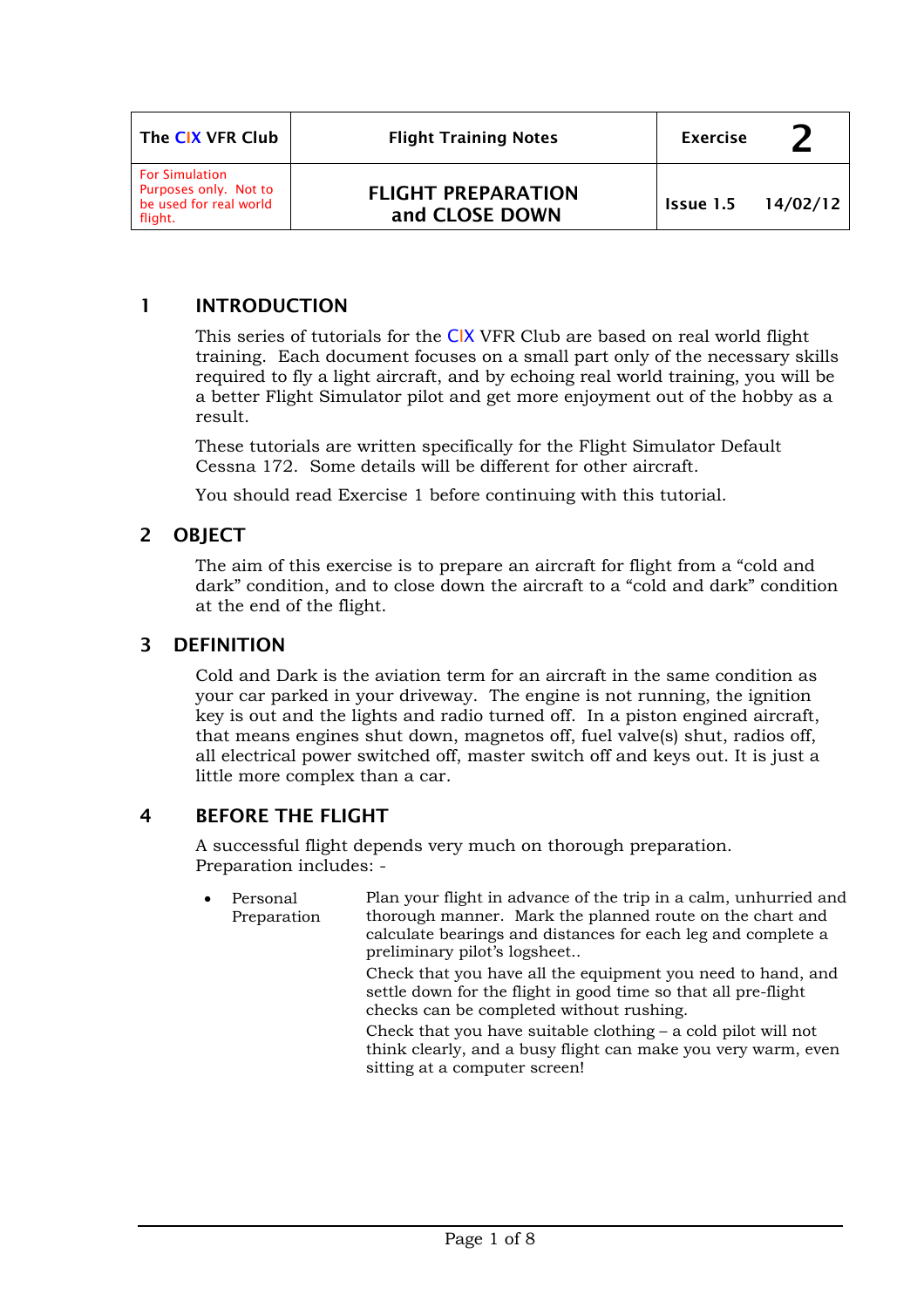| The CIX VFR Club                                                                    | <b>Flight Training Notes</b>                | <b>Exercise</b>    |  |
|-------------------------------------------------------------------------------------|---------------------------------------------|--------------------|--|
| <b>For Simulation</b><br>Purposes only. Not to<br>be used for real world<br>flight. | <b>FLIGHT PREPARATION</b><br>and CLOSE DOWN | Issue 1.5 14/02/12 |  |

• Documentation Do you need a formal Flight Plan? If so (and it is a good policy to adopt for VATSIM), then rehearse it before going on line and having to think it through "on the fly". You can open Squawkbox and enter a Flight Plan without going on line, and save it to disk, so that it can be reloaded before the flight. A Pilots Logsheet should be used for every flight, as a means of keeping a check on your current position, distance to run fuel endurance etc. You cannot fly safely without a map. (In the real flying world, it is illegal to fly without the **current issue** of the chart covering your flight. • Preparing the Aircraft Which aircraft are you going to fly? Are you fully familiar with its handling characteristics, and "vital statistics" – stall speed, cruise speed, engine rpm settings etc. What is you call sign? Rehearse saying it phonetically to reduce the stress of talking to Air Traffic Control. Set the Direction Indicator to coordinate with the Compass (press "D" on the keyboard. Once connected to Vatsim, set the local QNH by pressing the "B" key on the keyboard. Pre-take off checks See below.

# 5 SETTING THE ALTIMETER

In the real world, most flying in the vicinity of an airfield is done at heights based on QFE in the UK. QFE is the measured barometric pressure at ground level, and QNH is the calculated average sea level pressure. Exercise 16a in this series of tutorials covers altimetry (height measurement) in detail, and defines "QNH" and "QFE". With QNH set on the altimeter, the instrument indicates the aircraft's height above sea level, and with QFE set, the height above the ground at a specified location, normally an airfield, is displayed.

In the UK we use millibars to measure QNH and QFE, and this is the what ATC give you when they say "Cue Enn Aitch wun zero wun two" or "Cue Eff Ee wun zero zero tree" or similar. In the USA they use inches of mercury, with values between 29 and 31 inches. Most of the aircraft used in Flight Simulator show the pressure setting in inches - the small window on the altimeter, the technical name for which is the "Kollsman Scale".

In Flight Simulator it is normally too difficult to translate a QFE given by ATC into the equivalent in inches by mental arithmetic or memory, and then change it on the altimeter whose Kollsman Scale is almost too small to read anyway, so most people fly using QNH, which the pilot can set automatically by simply pressing the "B" key on the keyboard. With additional hardware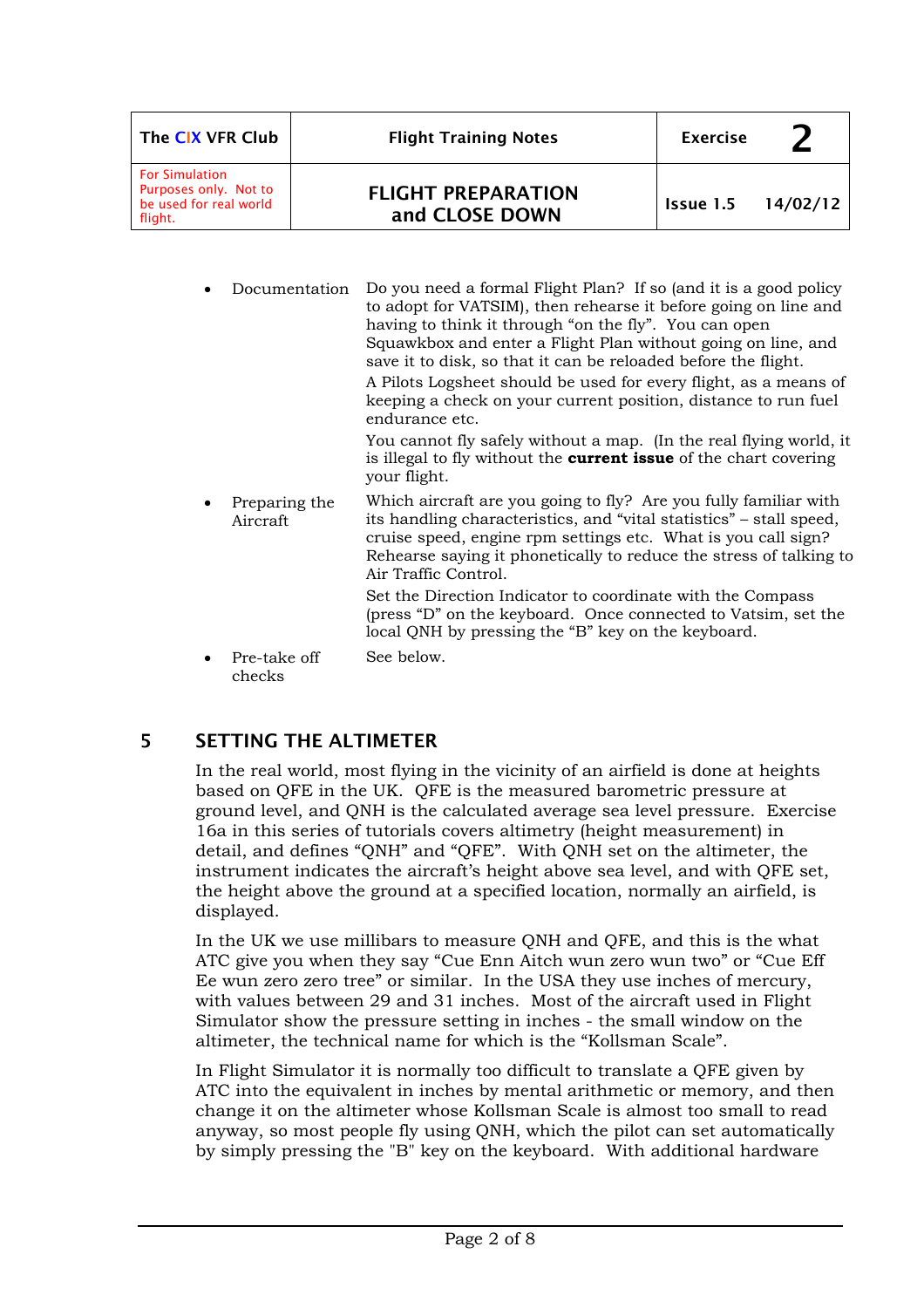| The CIX VFR Club                                                                    | <b>Flight Training Notes</b>                | <b>Exercise</b>             |  |
|-------------------------------------------------------------------------------------|---------------------------------------------|-----------------------------|--|
| <b>For Simulation</b><br>Purposes only. Not to<br>be used for real world<br>flight. | <b>FLIGHT PREPARATION</b><br>and CLOSE DOWN | <b>Issue 1.5</b> $14/02/12$ |  |

such as GoFlight control units it is easy to display and set QFE in millibars, giving zero feet at ground level, but this is not essential.

# 6 PRE-FLIGHT CHECKS

In Flight Simulator the detailed walk-round pre-flight check carried out in the Real World is superfluous, but there are several sets of checks which remain essential. They mimic the real world checks, though the obviously pointless checks (seat belts tight for instance) have been omitted. However, if you are one of those people (we won't tell anyone) who enjoys being strapped  $down$  in – go ahead anyway and check their tightness!

### 6.1 Before Start-up.

- a) Altimeter Set to QNH (Press 'B' on the keyboard).
- b) Gyroscopic Precession (Drift) ticked ON (for realism).
- c) Aircraft performance set to maximum realism
- d) Crash detect ticked ON.
- e) Auto-coordination ticked ON if you have no rudder pedals, or OFF if you do have rudder pedals.
- f) Flying controls respond and in the correct sense. *(It has been known for aircraft control surfaces to be re-rigged wrongly during maintenance, but in Flight Simulator, you are checking that your yoke and pedals work and you haven't got "Disable yoke" ticked in the program or the USB plug disconnected).*
- g) Set the elevator trim to the take off position marked "T/O" alongside the trim wheel approximately one notch below the centre.
- h) VATSIM ATIS read and understood runway in use, QNH and surface wind direction and speed ascertained.
- i) En route weather forecast obtained if possible. (Check what it is doing in the real world, as VATSIM uses real world weather).

### 6.2 Engine Start.

- a) Parking brake ON.
- b) Fuel ON
- c) Mixture lever set to rich (pushed in towards the instrument panel)
- d) Master switch ON (Red split switch to right of ignition keyswitch.)
- e) Engage starter (either click the ignition switch 4 times until it moves to "Start", or key Ctrl-E.
- f) Immediately after start check oil pressure rising, otherwise shut down immediately.
- g) Check ignition switch has returned to the "Both" position.
- h) Check that the engine responds to your yoke or joystick throttle control input correctly.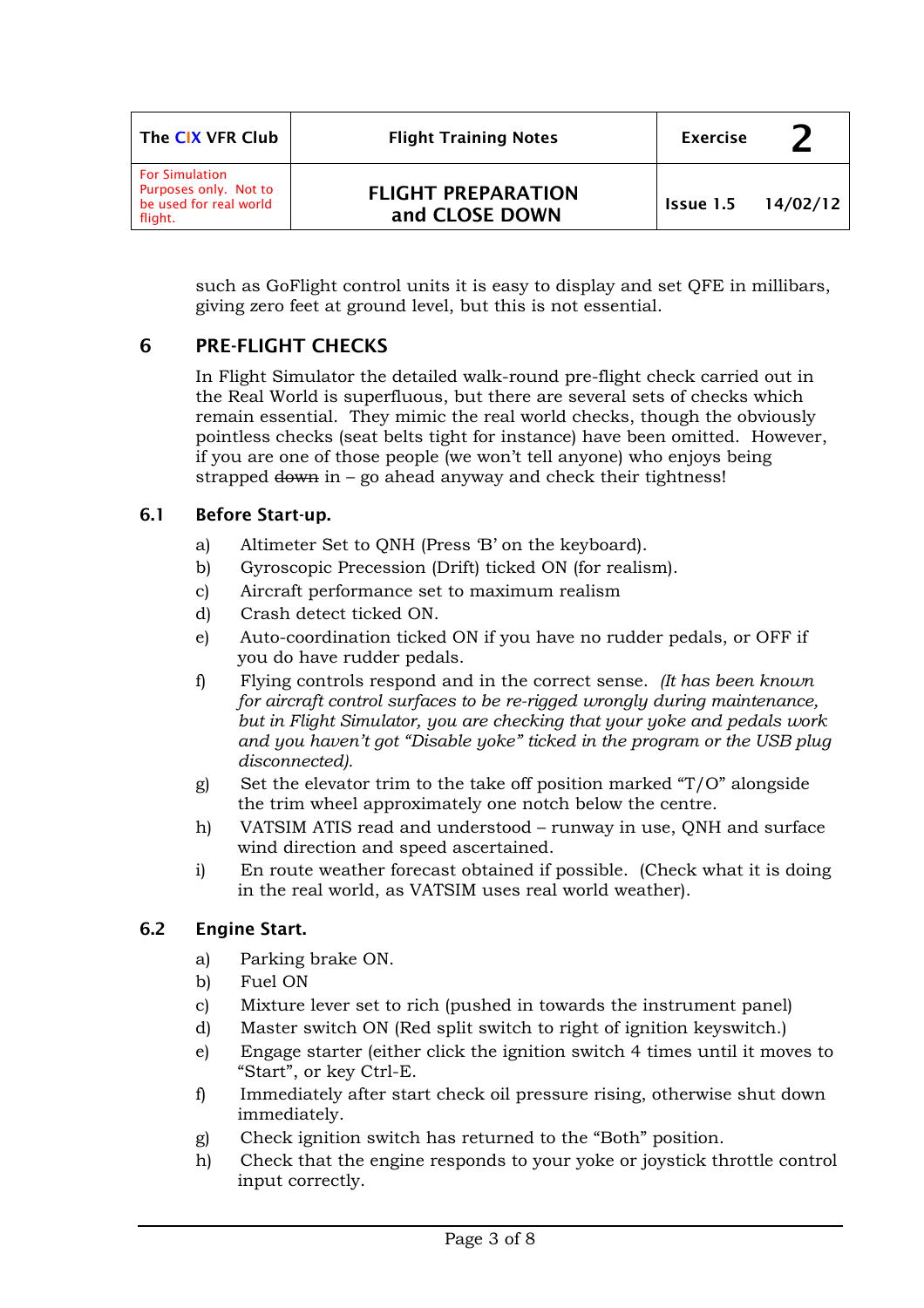| The CIX VFR Club                                                                    | <b>Flight Training Notes</b>                | <b>Exercise</b>             |  |
|-------------------------------------------------------------------------------------|---------------------------------------------|-----------------------------|--|
| <b>For Simulation</b><br>Purposes only. Not to<br>be used for real world<br>flight. | <b>FLIGHT PREPARATION</b><br>and CLOSE DOWN | <b>Issue 1.5</b> $14/02/12$ |  |

i) Set r.p.m. to 1200 for engine warm up and whenever stationary to prevent the plugs being lead fouled\*.

#### **\*Lead Fouling**

Aviation gasoline (AVGAS) has a high tetraethyl lead content. Consequently, aircraft piston engines are susceptible to the plugs becoming covered in small fibrous particles of lead when the plugs are operating below their designed temperature (typically when the engine is idling) and the fuel mixture is set to rich). This can prevent sparking. This aspect of engine performance is not simulated in Flight Simulator.

To avoid this problem in the real world, the engine is always run at a minimum of 1200 r.p.m. when on the ground. The parking brake will need to be ON therefore, particularly on a hard surface, as with the engine at 1200 r.p.m. most light aircraft will otherwise move forward.

#### 6.3 After Start-up.

- a) Allow oil temperature to rise to the beginning of the green arc.
- b) Then set 1800 r.p.m. with parking brake ON.
- c) Oil Pressure & temperature in the green arc?
- d) Suction gauge in the green arc?
- e) Carburettor heat ON (if fitted) for 30 seconds, then OFF (either drag the knob with the mouse, or press the "H" key to toggle On/off.)
- f) Close throttle check engine idle r.p.m. is 500 to 600 and smooth running.
- g) Return r.p.m. to 1200.
- h) Set the Direction Indicator to agree with the magnetic compass heading (Press the 'D' key)
- i) Set the Altimeter to QNH or QFE as required
- j) Set the necessary radio frequencies on COM  $1$  the active frequency being the station you are about to call, the standby frequency being set to the next station you anticipate calling.
- k) You can if you wish, select additional frequencies on COM 2 which you will use.
- l) Set the transponder to 7000, the default code for VFR flight.

If you wish, you can also set the NAV 1 radio to a suitable VOR transmitter and the ADF receiver to the airfield NDB, which can help navigation if you know how to use the information these instruments give you. Technically, you are flying by reference to ground features, so using radio navigation aids is unnecessary, but most pilots do use them as a backup in VFR flight. In Flight Simulator, the VOR instrument is coupled to the DME instrument (in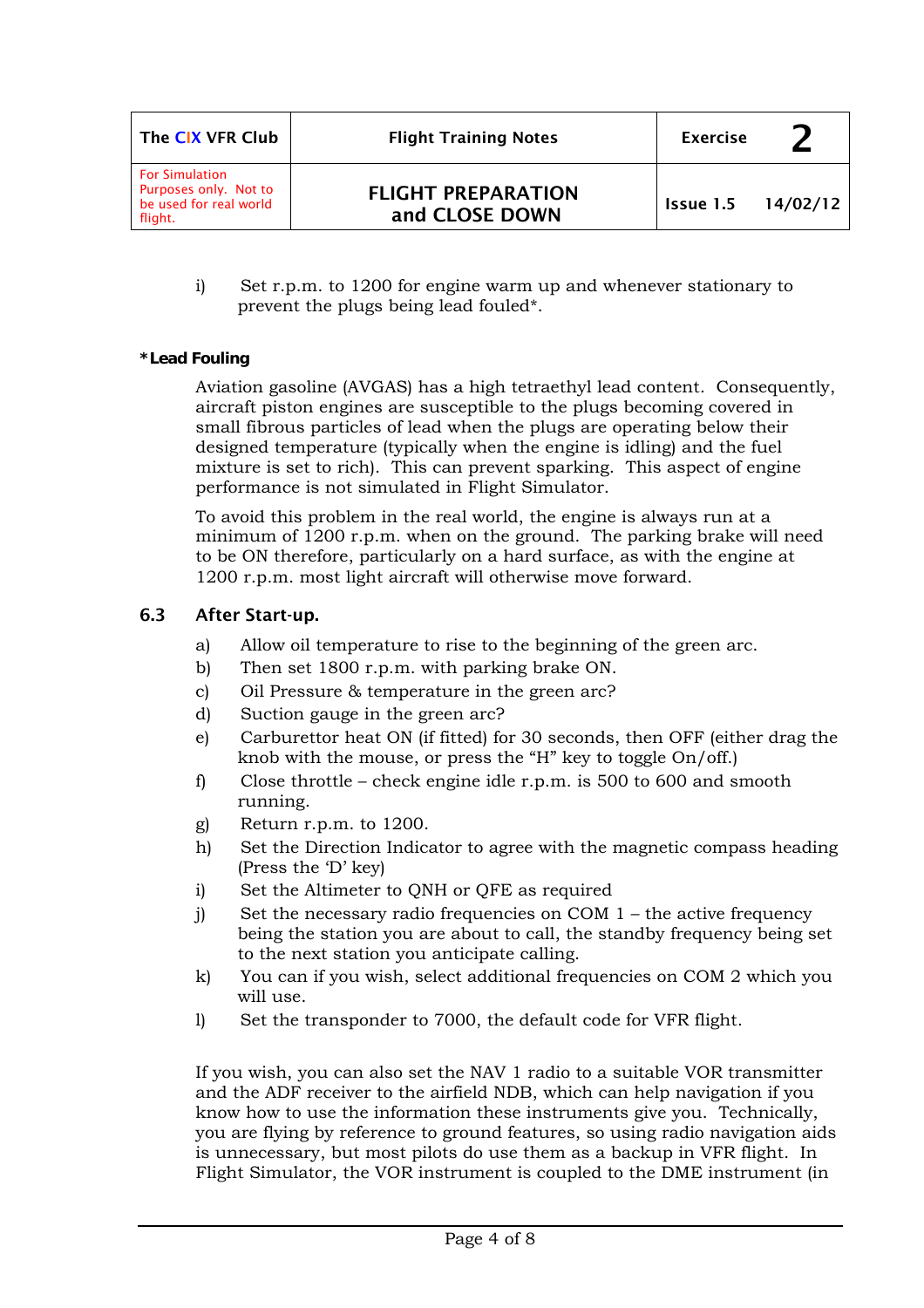| The CIX VFR Club                                                                    | <b>Flight Training Notes</b>                | <b>Exercise</b> |          |
|-------------------------------------------------------------------------------------|---------------------------------------------|-----------------|----------|
| <b>For Simulation</b><br>Purposes only. Not to<br>be used for real world<br>flight. | <b>FLIGHT PREPARATION</b><br>and CLOSE DOWN | Issue 1.5       | 14/02/12 |

the real world, they are usually separate), so in FS, not only will you receive bearing information, but also a distance readout on the DME box. For definitions and explanations of these abbreviations, see "The IMC Rating.pdf" available for download from the Club web site.

# 7 CONNECTING TO VATSIM

- Logging on to the VATSIM server via a pilot client
- Opening Servinfo or Vatspy and using the data
- Checking for any ATCUs in the area to be flown
- Checking VATSIM weather (may be different from real world weather at the chosen location)
- Disabling VATSIM weather if necessary for VFR flight
- Creating a VATSIM Flight Plan (within the Pilot Client)
- Entering VFR Route details (optional just "VFR" may be entered)
- Essential entry in comment box "Cix VFR Club"
- Optional entries in comment box /V/ (voice) /D/ (Daylight) "Trainee/Newbie"
- Saving a plan for future use
- Sending a Flight Plan to the VATSIM servers
- Setting the Transponder. VFR Code 7000; CAS Conspicuity codes; Mode C.

# 8 TAXYING

Taxy slowly. The airspeed indicator should read a small deflection from zero, and certainly not anywhere near the minimum figure on the dial (40 knots). Make small steering adjustments to avoid tail swing which occurs in Flight Simulator, although it is unrealistic. The tail swing can get so bad that you lose directional control and can even tip over. The FS2004 and FSX Piper Cub is particularly prone to high speed taxying loss of control and "ground looping". Very embarrassing.

### 8.1 Vital Actions before Take off.

(Do these at the hold, and then call "Ready for Departure".)

- a) **T**rim set in for take off (marked T/O next to the trim wheel). Use dedicated yoke buttons, or the mouse or the (Numeric keypad "1" and "7" to adjust.
- b) **T**hrottle friction nut tight (not simulated in FS)
- c) **M**ixture lever set to fully rich (Red knob pushed in towards the instrument panel, or mixture lever on yoke, or key Ctrl-F4.
- d) **M**agnetos (Ignition switch) on "Both".
- e) **P**rimer in and locked (only simulated on the Club C172N)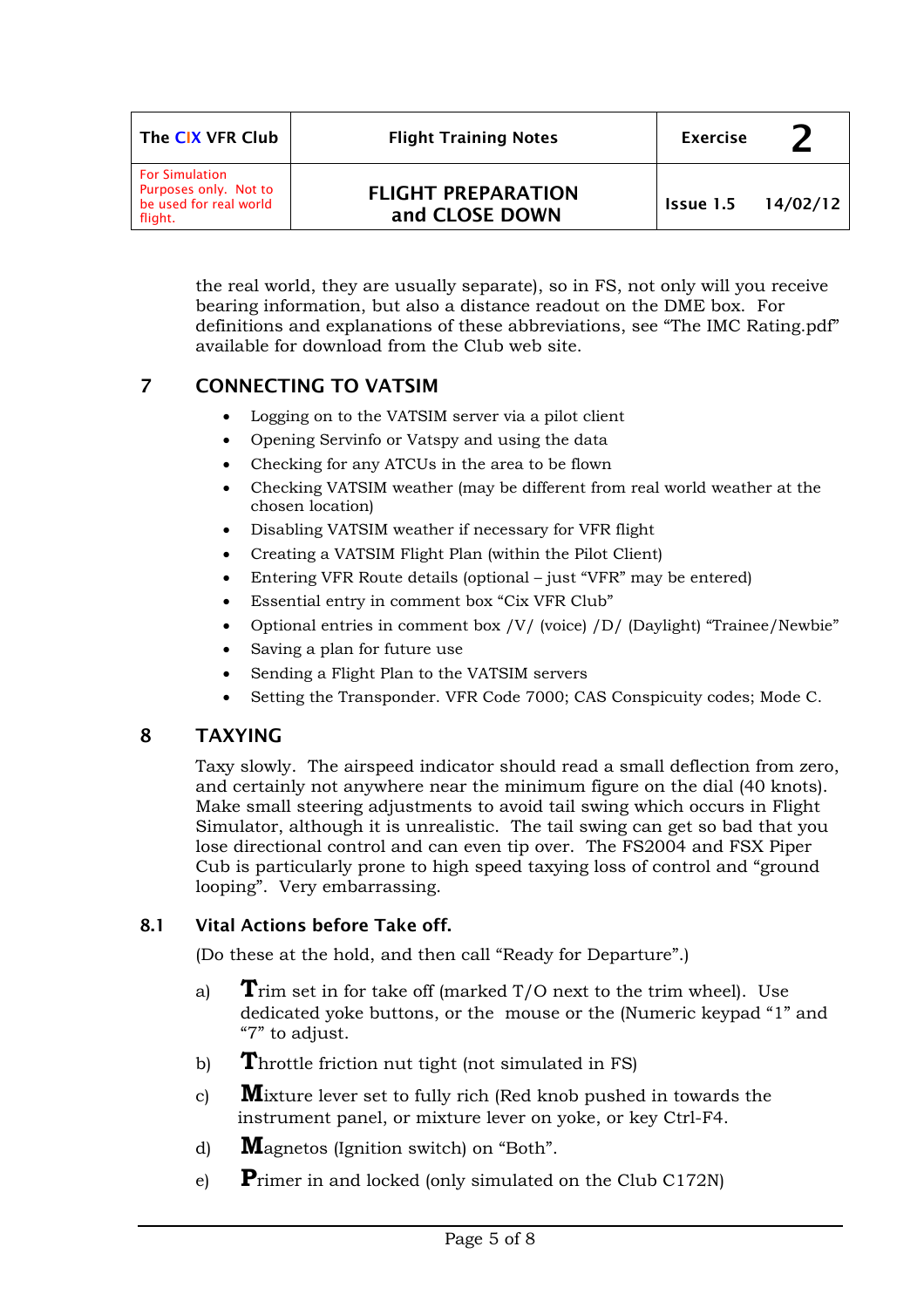| The CIX VFR Club                                                                    | <b>Flight Training Notes</b>                | <b>Exercise</b>    |  |
|-------------------------------------------------------------------------------------|---------------------------------------------|--------------------|--|
| <b>For Simulation</b><br>Purposes only. Not to<br>be used for real world<br>flight. | <b>FLIGHT PREPARATION</b><br>and CLOSE DOWN | Issue 1.5 14/02/12 |  |

- f) **P**itot heat on if required (FS correctly simulates pitot icing)
- g) **F**uel set to both tanks and sufficient for the flight check fuel gauges.
- h) **F**laps set for take off (Up for the C172)
- i) **G**auges all operating and displaying sensible values. QNH set and temperature and pressure gauges "in the green". (Press 'B' key to set QNH, beacon and strobe lights switched on).
- j) **G**yros (all functioning and the Direction Indicator synchronised with the compass heading (Press 'D' key).
- k) **H**atches (You can open and close the doors of some aircraft in FS)
- l) **H**arnesses (Are you strapped to your desk?)
- m) **C**arburetor heat to cold (if fitted the Club Cessna 172N has one)
- n) **C**ontrols full and free movement. If you use a joystick, yoke or pedals, waggle them in all axes a couple of times to make sure that the calibration hasn't been altered or the USB plug pulled out of the PC. It is useful to do this while in outside view so you can see the control surfaces moving.
- o) **L**oose objects if your computer desk is going to fly inverted, all the pencils could fall out. Seriously, this isn't a Sim issue, although very import in real world flying, hence its inclusion in the Vital Actions.
- p) **L**ookout for other aircraft on final approach before moving onto the runway. This is an issue in the world of online flying. Do not rely on ATC telling you there is someone on final – make sure you can see them. Possibly Press the 'W' key for a better view without the instrument panel. Press 'W' again to restore the panel. Better still, pan around in outside view, a privilege not available to real world flying.

Real world pilots often learn these off by heart, helped by the mnemonic TTMMPPFFGGHHCCLL, (just about pronounceable as "Tumpfugghuckle").

# 9 AFTER FLIGHT

Just as it is more realistic to start up from Cold and Dark before flight, so it is equally satisfying to shut down properly after flight.

- a) Parking Brake ON (Shift  $-\tilde{r}$ .")
- b) Mixture fully lean to stop engine. Pull red knob out with mouse, or mixture lever on yoke, or key Ctrl-F1.
- c) Ignition switch or magneto switches to OFF (3 mouse clicks on the left of the switch in the Cessna 172).)